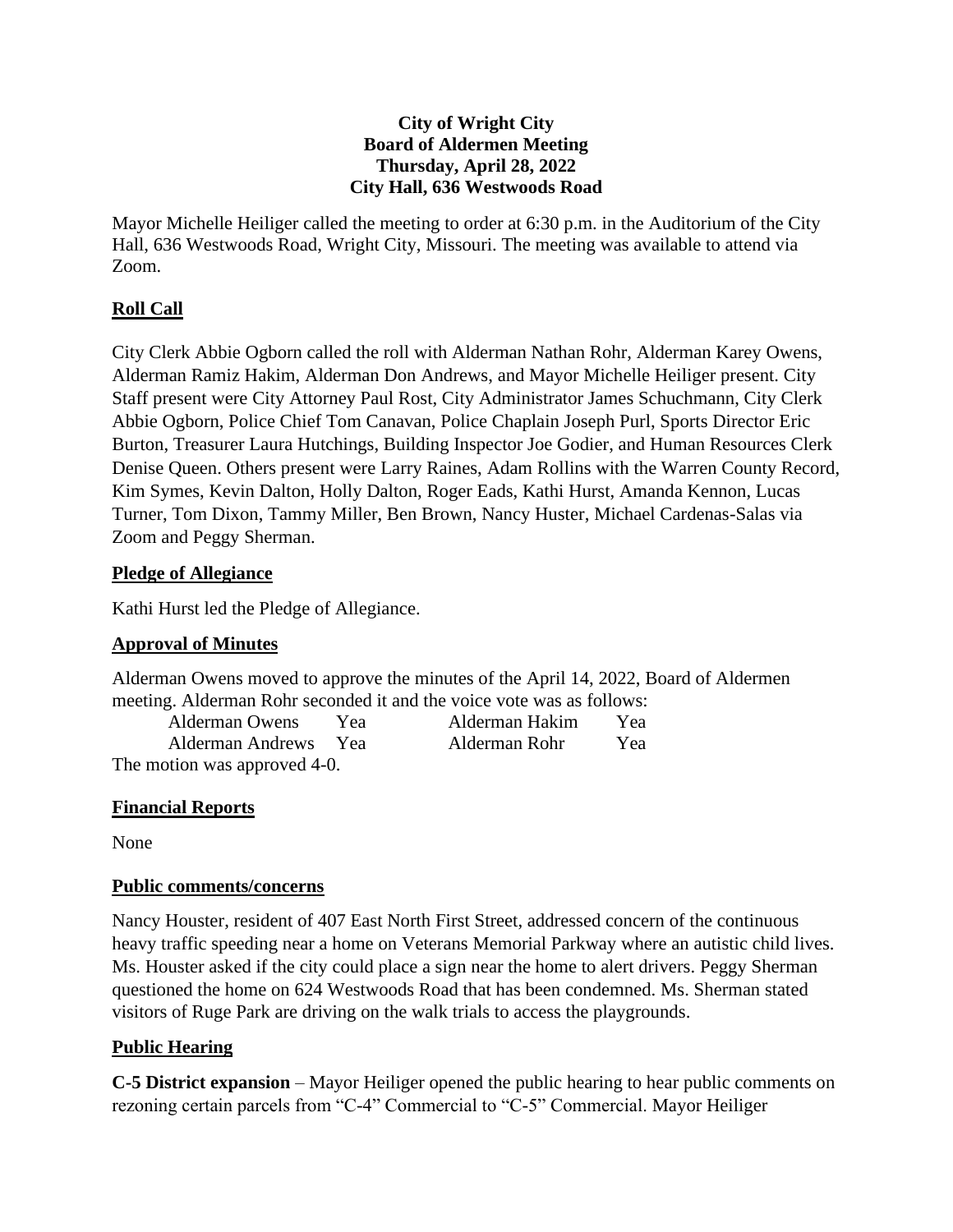explained that the expansion would incorporate a section of residential housing that is currently in the C-4 district. Larry Raines asked why those properties were ever zoned commercial. Alderman Hakim stated that was a previous Board's decision and that is why it is being corrected now. Kevin Dalton asked why he was not notified by mail. Mr. Schuchmann stated letters are mailed to the property owners as listed on the Warren County Assessor's map. Wendy Buckner expressed concern of the street being repaired near her home just east of Town & County Garage. There being no other comments, Mayor Heiliger closed the hearing.

**Annexation 84.21 acres – Wright City R-II** - Mayor Heiliger opened the public hearing to hear public comments on an annexation petition filed by the Wright City R-II School District to annex 84.21± acre into the city limits. Kurtis Daniels with Cochran Engineering was present to answer any questions. There being no comments, Mayor Heiliger closed the hearing.

**Zoning 55 acres – Highway F –** Mayor Heiliger opened the public hearing to hear public comments on a zoning petition filed by Houston Homes to zone a 55± acre tract of land to "SR-4" Single Family Residential. Kurtis Daniels with Cochran Engineering was present to answer any questions. Mr. Daniels addressed questions on construction timelines, equipment and material routes, and the establishment of a Homeowners Association.

Nancy Houster expressed concern of the appearance of Highway J. Mayor Heiliger asked Ms. Houster to mention this during final questions.

### **Recommendations from Planning and Zoning**

**Conditional Use Permit** – **209 East Service Road North** – Alderman Hakim stated Meramec Specialty does a great job every year and moved to accept Planning and Zoning's recommendation and grant the Conditional Use Permit as presented. Alderman Andrews seconded it and the voice vote was as follows:

| Alderman Hakim               | Yea | Alderman Andrews Yea |     |
|------------------------------|-----|----------------------|-----|
| Alderman Rohr Yea            |     | Alderman Owens       | Yea |
| The motion was approved 4-0. |     |                      |     |

#### **Old Business**

**Wright City Municipal Project Status Report –** Mr. Schuchman presented bids for the Police Department replacing of the roof. Alderman Hakim moved to award the accept the bid from Midwest StormTech in the amount of \$15,612.00 and file an insurance claim due to hail damage. Alderman Owens seconded it and the voice vote was as follows:

| <b>Alderman Andrews</b>      | - Yea | Alderman Rohr  | Yea |
|------------------------------|-------|----------------|-----|
| Alderman Rohr                | Yea   | Alderman Owens | Yea |
| The motion was approved 4-0. |       |                |     |

Mr. Schuchman presented bids for the Police Department exterior painting. Alderman Hakim moved to accept the bid from Kustom Kraft in the amount of \$3.200.00. Alderman Andrews seconded it and the voice vote was as follows:

| Alderman Rohr                | Yea | <b>Alderman Owens</b> | Yea |
|------------------------------|-----|-----------------------|-----|
| Alderman Hakim               | Yea | Alderman Andrews Yea  |     |
| The motion was approved 4-0. |     |                       |     |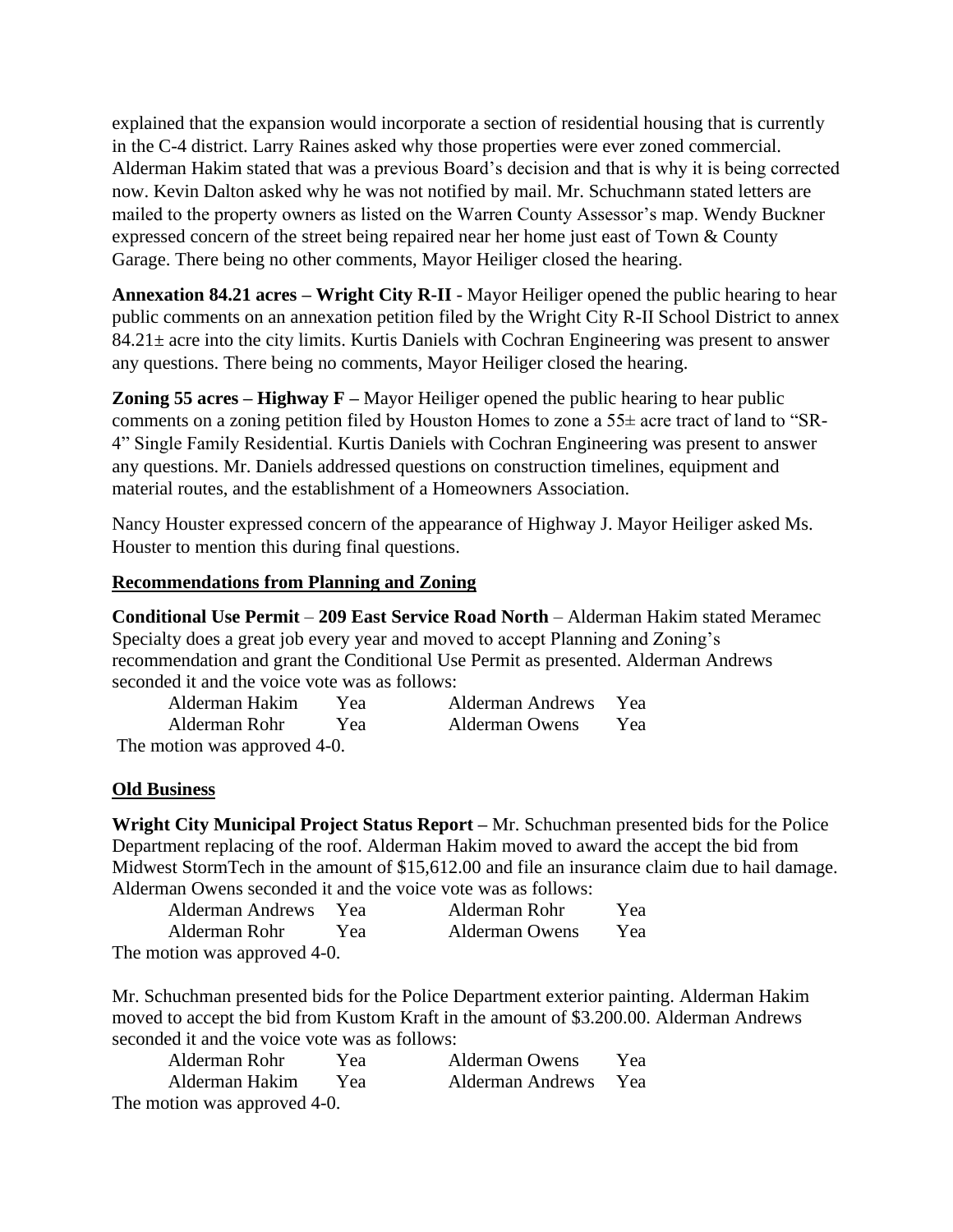**Diekroeger Playground Surfacing –**Ben Brown with Byrne & Jones Construction was present to answer questions. After discussion, Alderman Hakim moved to award a contract to Bryne & Jones up to the amount of \$229,230.00. Alderman Rohr seconded it and the voice vote was as follows:

| Alderman Owens               | Yea | Alderman Hakim | Yea |
|------------------------------|-----|----------------|-----|
| Alderman Andrews Yea         |     | Alderman Rohr  | Yea |
| The motion was approved 4-0. |     |                |     |

Mr. Brown and Byrne & Jones Construction will draft an updated proposal and a contract will be signed between both entities.

Alderman Owens asked to re-visit the painting bids for clarification on Kustom Kraft's pricing. Mr. Schuchmann stated interior pricing was also provided as a separate quote, but at this time, the exterior of the building is ready for paint and the interior, if needed, would be presented to the board for approval.

**Amend Chapter 250 –** Michael Cardenas-Salas, President of the Park Board, attended via Zoom and stated at the Park Board meeting on April  $26<sup>th</sup>$ , the Board unanimously approved the City Attorney's revisions to Chapter 250. Alderman Hakim moved to accept the Park Board's recommendation as presented. Alderman Owens seconded it and the voice vote was as follows:

| Alderman Hakim              | Yea | <b>Alderman Andrews</b> | <b>Yea</b> |  |
|-----------------------------|-----|-------------------------|------------|--|
| Alderman Rohr               | Yea | <b>Alderman Owens</b>   | Yea        |  |
| The motion was approved 4-0 |     |                         |            |  |

#### **New Business**

**Ruiz Castillo Special Permit** – Alderman Owens moved to approve the Special Event Application. Alderman Rohr seconded it and the voice vote was as follows:

|                              | <b>Alderman Andrews</b> | <b>Yea</b> | Alderman Rohr  | Yea |
|------------------------------|-------------------------|------------|----------------|-----|
|                              | Alderman Rohr           | Yea        | Alderman Owens | Yea |
| The motion was approved 4-0. |                         |            |                |     |

**First Fridays Special Permit** – Alderman Hakim asked the Board to consider posting temporary no parking signs to clear First Street, between North Elm Street and Oak Street, of cars in time for the start of First Friday events. Residents who live along Oak Street asked if parking could be on one side of the street. Alderman Hakim stated barriers would be placed on the residential side of Oak Street. Alderman Owens moved to approve the Special Event Application. Aldman Rohr seconded it and the voice vote was as follows:

| Alderman Rohr                | Yea | Alderman Owens       | Yea |
|------------------------------|-----|----------------------|-----|
| Alderman Hakim               | Yea | Alderman Andrews Yea |     |
| The motion was approved 4-0. |     |                      |     |

#### **Ordinance/Resolutions**

**Amended Bill #04-22 –** AN ORDINANCE AMENDING CHAPTER 410 OF THE WRIGHT CITY MUNICIPAL CODE RELATING TO SUBDIVISION AND LAND DEVELOPMENT. Ms. Ogborn read the Amended Bill by title. Alderman Owens moved to read Amended Bill #04-22 a second time. Alderman Hakim seconded it and the voice vote was as follows: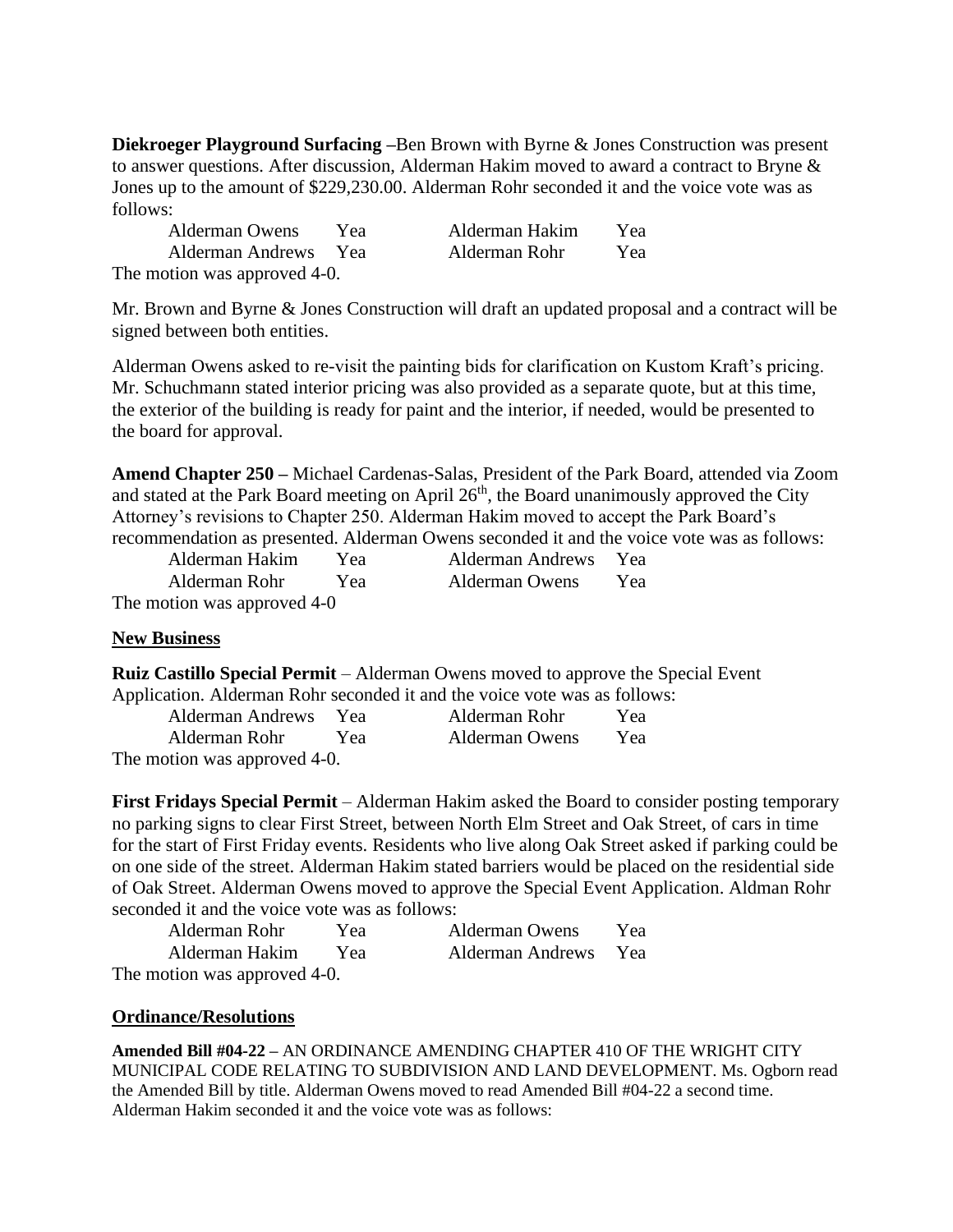Alderman Owens Yea Alderman Hakim Yea Alderman Andrews Yea Alderman Rohr Yea The motion was approved 4-0. Ms. Ogborn read the Amended Bill a second time by title. Alderman Rohr moved for final reading and passage of Amended Bill #04-22. Alderman Owens seconded it and roll call was taken with the following vote:

Alderman Hakim Yea Alderman Andrews Yea Alderman Rohr Yea Alderman Owens Yea The motion was approved 4-0. Said Bill was thereupon presented to the Mayor and President of the Board of Aldermen for their signature and approval and the duly signed becomes Ordinance #1018 of the City of Wright City, Missouri.

**Bill 06-22** – AN ORDINANCE APPOINTING A PROSECUTING ATTORNEY AND AUTHORIZING EXECUTION OF A CONTRACT BETWEEN THE CITY OF WRIGHT CITY AND REBECCA A. RICHARDSON FOR PROSECTUING ATTORNEY SERVICES. Ms. Ogborn read the Bill by title. Alderman Rohr moved to read Bill #06-22 a second time. Alderman Hakim seconded it and the voice vote was as follows:

Alderman Hakim Yea Alderman Andrews Yea Alderman Rohr Yea Alderman Owens Yea The motion was approved 4-0. Ms. Ogborn read the Bill a second time by title. Alderman Hakim moved for final reading and passage of Bill #06-22. Alderman Rohr seconded it and roll call was taken with the following vote:

| Alderman Owens   | Yea | Alderman Hakim | Yea |
|------------------|-----|----------------|-----|
| Alderman Andrews | Yea | Alderman Rohr  | Yea |

The motion was approved 4-0. Said Bill was thereupon presented to the Mayor and President of the Board of Aldermen for their signature and approval and the duly signed becomes Ordinance #1019 of the City of Wright City, Missouri.

**Bill 07-22 –** AN ORDINANCE AMENDING SECTION 405.450 OF THE WRIGHT CITY ZONING CODE PERTAINING TO THE BOUNDARIES OF THE C-5 DOWNTOWN COMMERCIAL DISTRICT; AMENDING THE OFFICIAL ZONING DISTRICT MAP; AND REZONING CERTAIN PARCELS FROM "C-4" GENERAL AND HIGHWAY BUSINESS DISTRICT TO THE "C-5" DOWNTOWN COMMERCIAL DISTRICT. Ms. Ogborn read the Bill by title. Alderman Owens moved to read Bill #07-22 a second time. Alderman Andrews seconded it and the voice vote was as follows:

| Alderman Andrews | Yea | Alderman Rohr         | Yea |
|------------------|-----|-----------------------|-----|
| Alderman Rohr    | Yea | <b>Alderman Owens</b> | Yea |

The motion was approved 4-0. Ms. Ogborn read the Bill a second time by title. Alderman Hakim moved for final reading and passage of Bill #07-22. Alderman Andrews seconded it and roll call was taken with the following vote:

| Alderman Hakim | Yea | Alderman Andrews | Yea. |
|----------------|-----|------------------|------|
| Alderman Rohr  | Yea | Alderman Owens   | Yea  |

The motion was approved 4-0. Said Bill was thereupon presented to the Mayor and President of the Board of Aldermen for their signature and approval and the duly signed becomes Ordinance #1020 of the City of Wright City, Missouri.

**Bill 08-2022** - AN ORDINANCE REZONING A RECENTLY ANNEXED 55.80 ± ACRE TRACT FROM WARREN COUNTY ZONING TO THE "SR-4" SINGLE-FAMILY RESIDENTIAL DISTRICT AND AMENDING THE CITY'S OFFICIAL ZONING DISTRICT MAP. Ms. Ogborn read the Bill by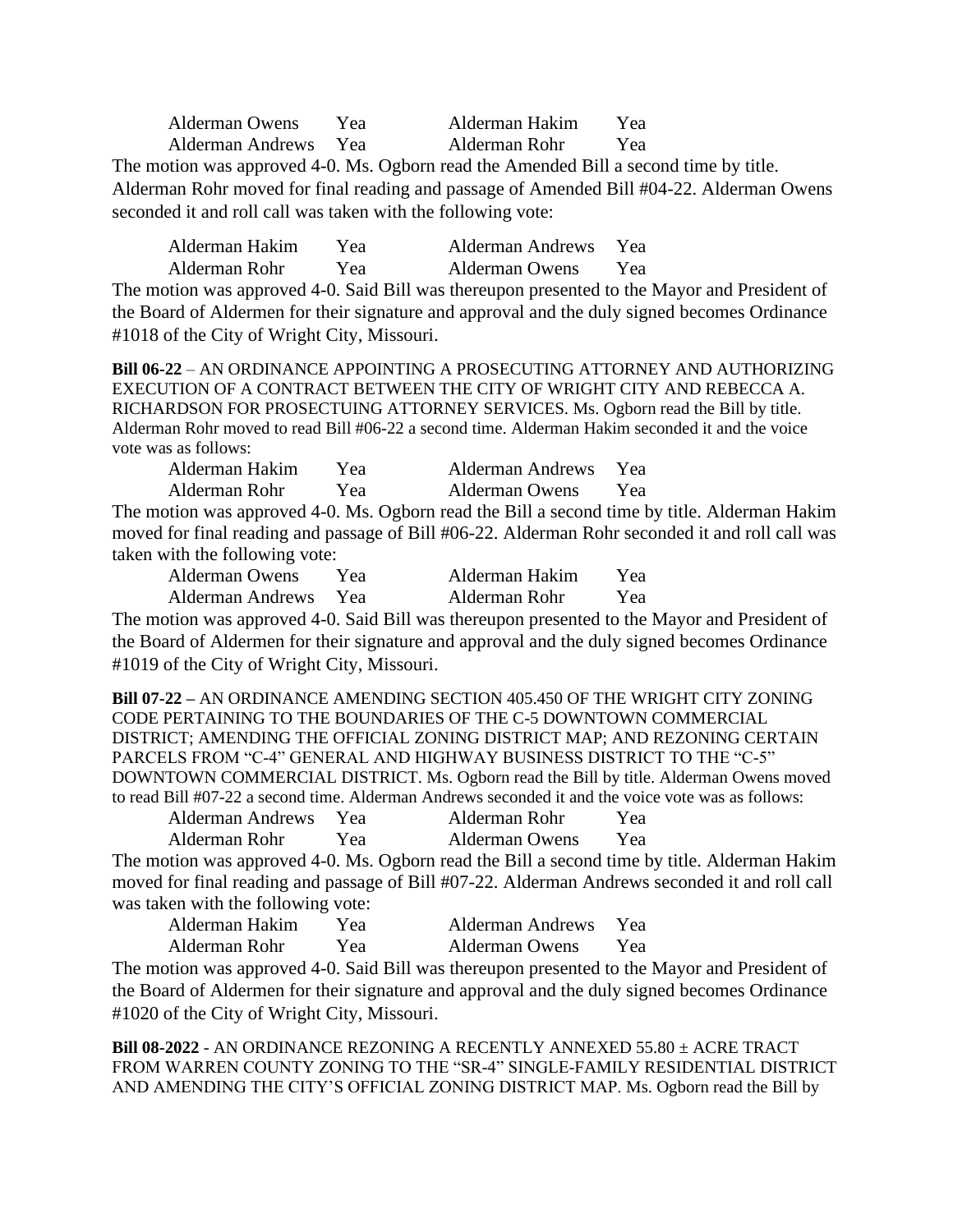title. Alderman Owens moved to read Bill #08-22 a second time. Alderman Andrews seconded it and the voice vote was as follows:

| Alderman Rohr  | Yea | Alderman Owens       | Yea |  |
|----------------|-----|----------------------|-----|--|
| Alderman Hakim | Yea | Alderman Andrews Yea |     |  |

The motion was approved 4-0. Ms. Ogborn read the Bill a second time by title. Alderman Hakim moved for final reading and passage of Bill #08-22. Alderman Owens seconded it and roll call was taken with the following vote:

| Alderman Andrews | Yea | Alderman Rohr         | Yea |
|------------------|-----|-----------------------|-----|
| Alderman Rohr    | Yea | <b>Alderman Owens</b> | Yea |

The motion was approved 4-0. Said Bill was thereupon presented to the Mayor and President of the Board of Aldermen for their signature and approval and the duly signed becomes Ordinance #1021 of the City of Wright City, Missouri.

**Resolution R12**-**22 –** A RESOLUTION APPROVING AND AUTHORIZING THE EXECUTION OF AGREEMENT WITH BARTLETT & WEST, INC., FOR PROFESSIONAL CONSULTING SERVICES RELATED TO THE WRIGHT CITY DOWNTOWN REVITALIZATION PROJECT. Alderman Rohr moved to approve Resolution #12-22. Alderman Hakim seconded it and the voice vote was as follows:

| <b>Alderman Owens</b>        | Yea | Alderman Hakim | Yea |  |  |
|------------------------------|-----|----------------|-----|--|--|
| Alderman Andrews Yea         |     | Alderman Rohr  | Yea |  |  |
| The motion was approved 4-0. |     |                |     |  |  |

**Resolution R13**-**22** – A RESOLUTION APPROVING AND AUTHORIZING THE EXECUTION OF AGREEMENT WITH FLOCK GROUP INC., FOR AUTOMATIC LICENSE PLATE DETECTION SERVICES. Alderman Rohr moved to approve Resolution #13-22. Alderman Hakim seconded it and the voice vote was as follows:

Alderman Hakim Yea Alderman Andrews Yea

Alderman Rohr Yea Alderman Owens Nay

The motion was approved 3-1.

**Resolution R14**-**22** – A RESOLUTION APPROVING AND AUTHORIZING AN AGREEMENT TO SELL AND PURCHASE REAL ESTATE WITH PUBLIC WATER SUPPLY DISTRICT NO.2 OF ST. CHARLES COUNTY, MISSOURI. Alderman Rohr moved to approve Resolution #14-22. Alderman Owens seconded it and the voice vote was as follows:

| <b>Alderman Owens</b>        | Yea | Alderman Hakim | Yea |
|------------------------------|-----|----------------|-----|
| Alderman Andrews Yea         |     | Alderman Rohr  | Yea |
| The motion was approved 4-0. |     |                |     |

#### **Reports**

**Parks** – Mr. Burton is continuing day to day activities. Excited for the playground.

**Public Works** – Mr. Roettger was not present, his report was available for the Board to review. Alderman Andrews thanked the department for replacing the crosswalk signs on Westwoods Road. Discussion was held regarding authorizing someone to monitor bid sites and make a bid on a public works vehicle. This discussion was postponed to the Workshop meeting on May  $2<sup>nd</sup>$ .

**Building Official** – Mr. Godier is staying busy with new construction inspections and addressing some code enforcement issues.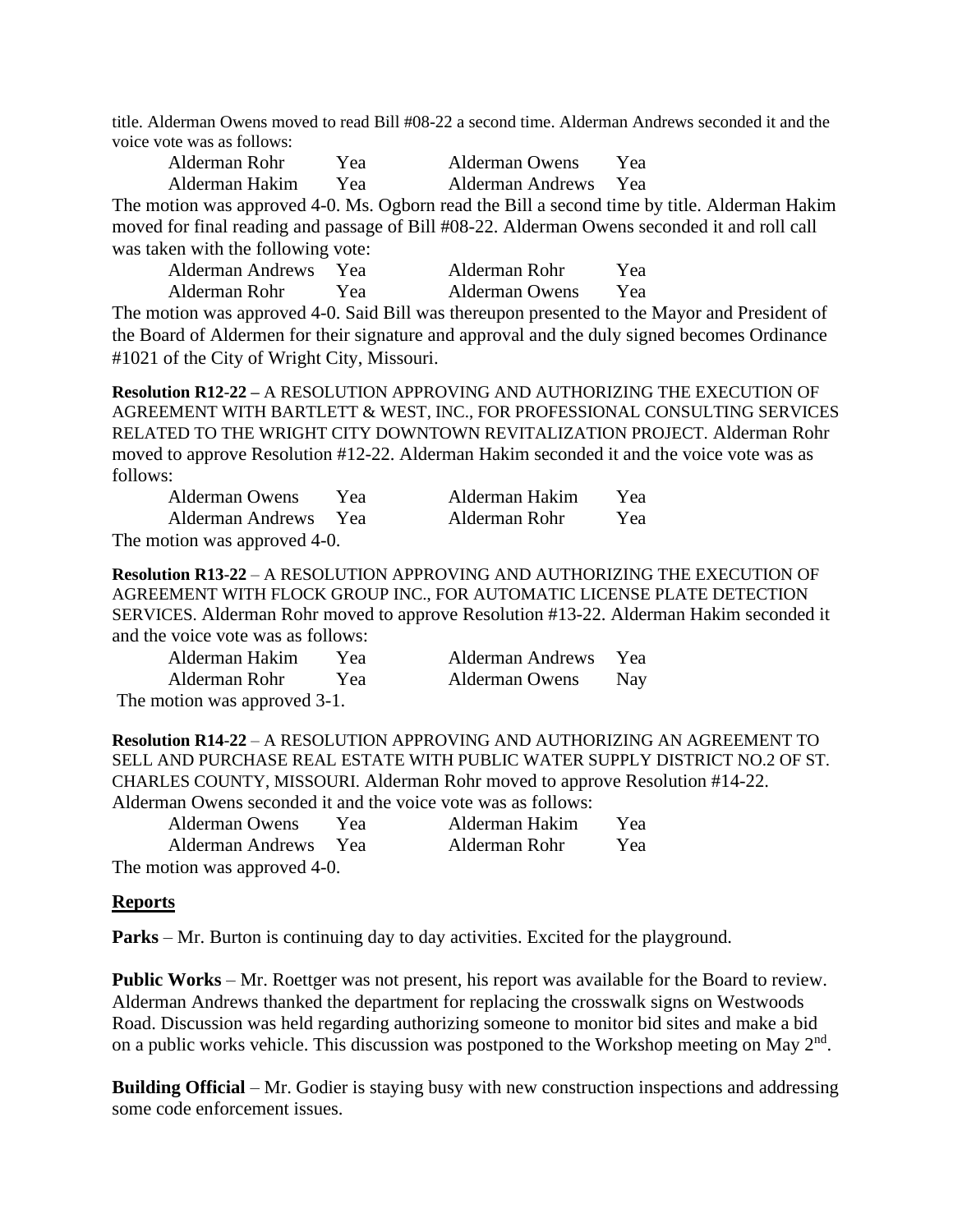**Police** – Chief Canavan reported that his department is 100% completed with the N.I.M.S training. Chief Canavan and Lieutenant Matthews will be perusing accreditation through the Missouri Police Chief's Association. Chief Canavan will send out new updated proposals for purchasing new fleet vehicles after discussion with Alderman Hakim earlier in the week.

**City Hall** – Ms. Ogborn provided an update on Business Licenses.

**Treasurer** – Ms. Hutchings has asked other municipalities which accounting software programs they use.

**HR/Payroll-** Ms. Queen acknowledged William Ingrassia's 7 years of service.

**City Administrator** – ARPA filing was completed on April  $26<sup>th</sup>$ . The city is now filed for the year 2022 and in compliance to receive the full amount of ARPA funds.

# **Review/Approval of Bills**

Alderman Andrews questioned a towing bill from Skyline towing. Mr. Schuchmann stated a Public Works truck was towed. Alderman Andrews moved to pay the bills in the amount of \$55,173.05. Alderman Owens seconded it and the voice vote was as follows:

Alderman Hakim Yea Alderman Andrews Yea Alderman Rohr Yea Alderman Owens Yea

The motion was approved 4-0.

## **Announcements**

Pastor Joe gave an update on the food pantry and raised enough money to pay for rent and utilities for the next year from the Friday Fish Fry's. They are working on partnering with the School District for the summer lunch program.

The Library is hosting a fundraiser to adopt a room at the Library and advertise your name/business for a year.

Alderman Hakim reminded everyone of the upcoming First Friday Event and the June 2<sup>nd</sup> employer and non-profit showcase.

Mayor Heiliger updated the community of the fundraiser for Jakob Ritter's team. Everyone within the Warren County Handicap Services will be attending the USA Special Olympic Games.

# **Final Questions**

Nancy Houster expressed her concern with the appearance of Highway J. Mayor Heiliger stated that the area town is making improvements and that code enforcement had been more relaxed through COVID. Nancy Houster expressed her concern with a trench at her property. Alderman Hakim stated the trench would be repaired at the end of May.

## **Vote to enter Executive Session**